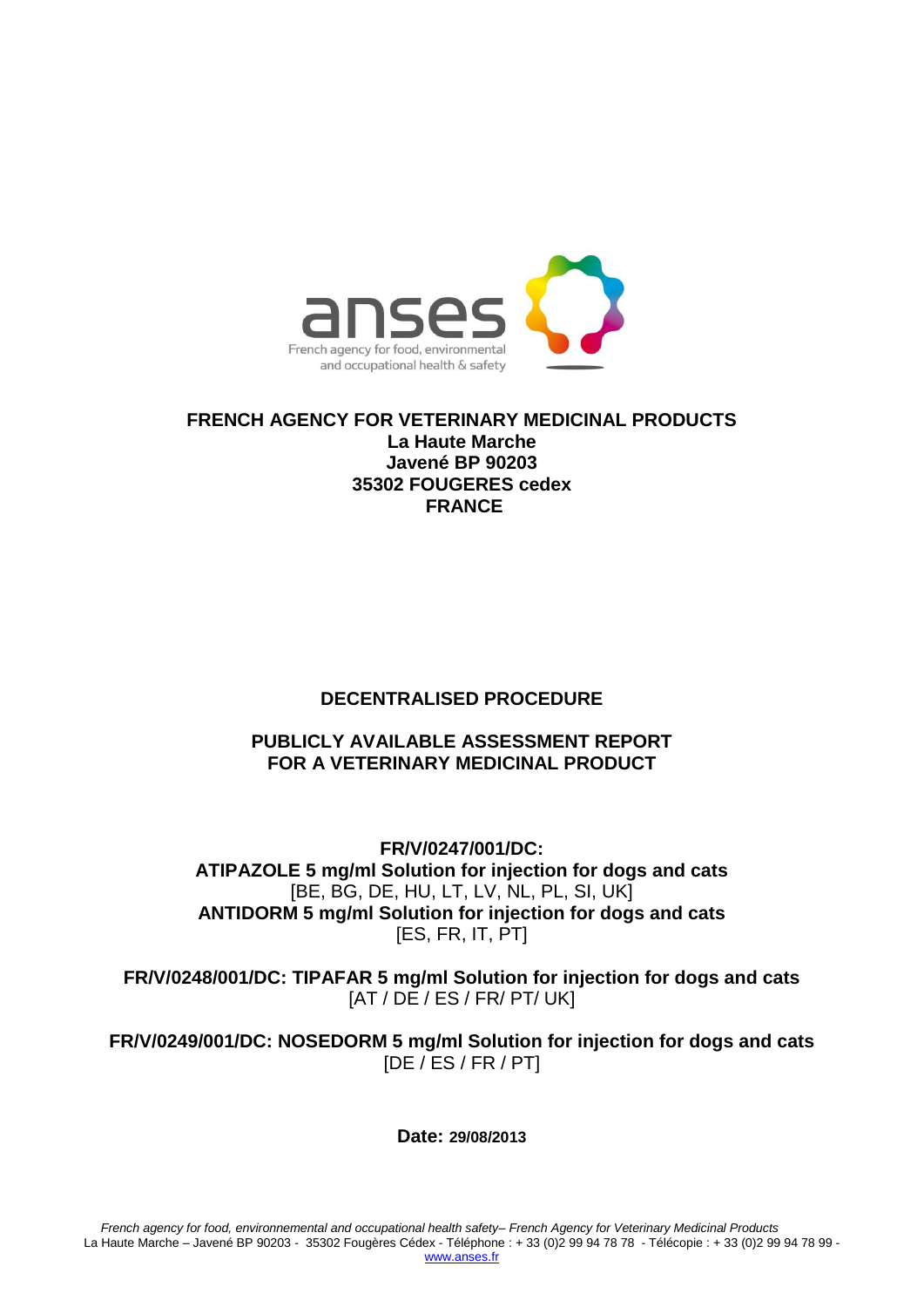# **MODULE 1**

## **PRODUCT SUMMARY**

| EU Procedure number Name,<br>strength and pharmaceutical<br>form | FR/V/0247/001/DC:<br>ATIPAZOLE 5 mg/ml Solution for injection for<br>dogs and cats<br>[BE, BG, DE, HU, LT, LV, NL, PL, SI, UK]<br>ANTIDORM 5 mg/ml Solution for injection for<br>dogs and cats<br>[ES, FR, IT, PT] |
|------------------------------------------------------------------|--------------------------------------------------------------------------------------------------------------------------------------------------------------------------------------------------------------------|
|                                                                  | FR/V/0248/001/DC:<br>TIPAFAR 5 mg/ml Solution for injection for dogs<br>and cats<br>[AT / DE / ES / FR / PT / UK]                                                                                                  |
|                                                                  | FR/V/0249/001/DC:<br>NOSEDORM 5 mg/ml Solution for injection for<br>dogs and cats<br>[DE / ES / FR / PT]                                                                                                           |
| Applicant                                                        | <b>VETPHARMA ANIMAL HEALTH SL</b><br>C/Les Corts, 23. 08028 BARCELONA<br><b>SPAIN</b>                                                                                                                              |
| Active substance(s)                                              | Atipamezole hydrochloride                                                                                                                                                                                          |
| <b>ATC Vetcode</b>                                               | QV03AB90                                                                                                                                                                                                           |
| <b>Target species</b>                                            | Dogs and Cats                                                                                                                                                                                                      |
| Indication for use                                               | Atipamezole hydrochloride is a selective $\alpha$ 2-<br>antagonist and indicated for reversal of the<br>sedative<br>effects<br>of medetomidine<br>and<br>dexmedetomidine in dogs and cats.                         |

# **MODULE 2**

The Summary of Product Characteristics (SPC) for this product is available on the website <http://www.anmv.anses.fr/>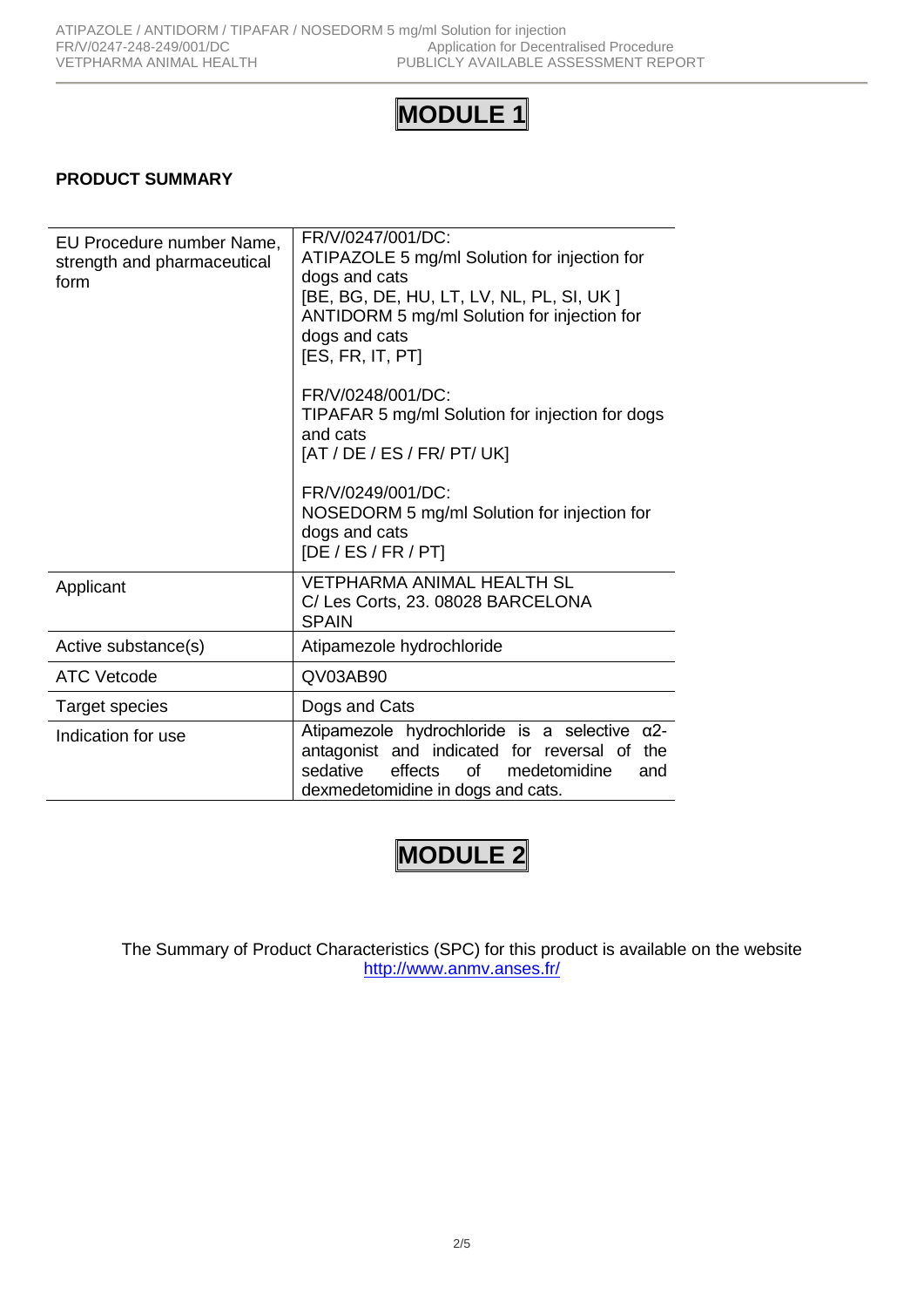# **MODULE 3**

# **PUBLIC ASSESSMENT REPORT**

| Legal basis of original<br>application                           | Generic application in accordance with Article<br>13 (1) of Directive 2001/82/EC as amended.                                                                                                                       |
|------------------------------------------------------------------|--------------------------------------------------------------------------------------------------------------------------------------------------------------------------------------------------------------------|
| Date of completion of the<br>original decentralised<br>procedure | 26/06/2013                                                                                                                                                                                                         |
| <b>Concerned Member States for</b><br>original procedure         | FR/V/0247/001/DC:<br>ATIPAZOLE 5 mg/ml Solution for injection for<br>dogs and cats<br>[BE, BG, DE, HU, LT, LV, NL, PL, SI, UK]<br>ANTIDORM 5 mg/ml Solution for injection for<br>dogs and cats<br>[ES, FR, IT, PT] |
|                                                                  | FR/V/0248/001/DC:<br>TIPAFAR 5 mg/ml Solution for injection for dogs<br>and cats<br>[AT / DE / ES / FR / PT / UK]                                                                                                  |
|                                                                  | FR/V/0249/001/DC:<br>NOSEDORM 5 mg/ml Solution for injection for<br>dogs and cats<br>[DE / ES / FR / PT]                                                                                                           |

# **I. SCIENTIFIC OVERVIEW**

The product is produced and controlled using validated methods and tests, which ensure the consistency of the product released on the market.

It has been shown that the product can be safely used in the target species; the slight reactions observed are indicated in the SPC.

The product is safe for the user, and for the environment, when used as recommended. Suitable warnings and precautions are indicated in the SPC.

The efficacy of the product was demonstrated according to the claims made in the SPC.

The overall risk/benefit analysis is in favour of granting a marketing authorisation.

## **II. QUALITY ASPECTS**

### *A. Composition*

The product contains 4.27 mg/ml of atipamezole (hydrochloride) and excipients methylparahydroxybenzoate, sodium chloride, water for injections.

The container/closure system is a glass vial fitted with a rubber stopper. The particulars of the containers and controls performed are provided and conform to the regulation.

The product is an established pharmaceutical form and its development is adequately described in accordance with the relevant European guidelines.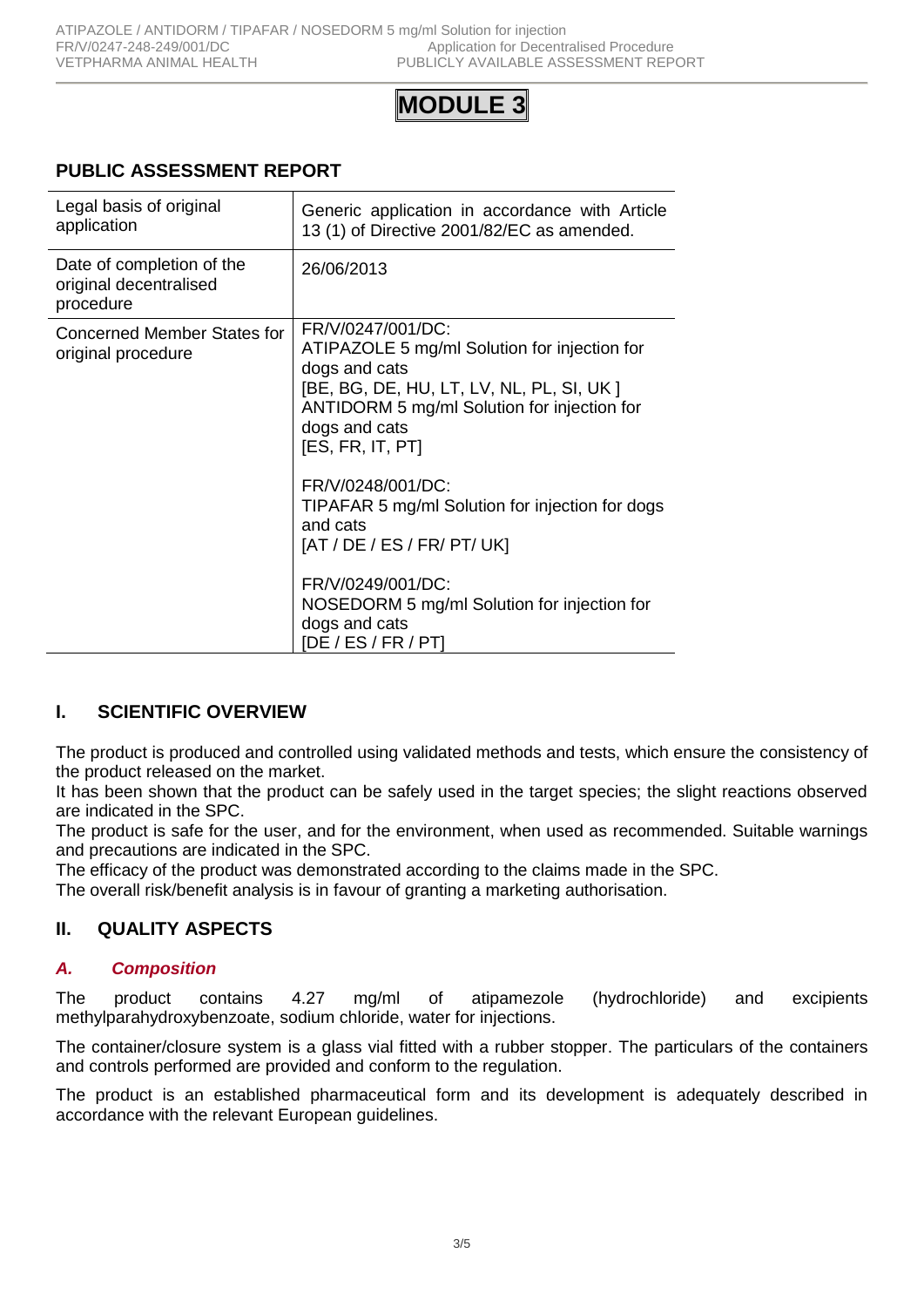## *B. Method of Preparation of the Product*

The product is manufactured fully in accordance with the principles of good manufacturing practice from a licensed manufacturing site*.*

Process validation data on the product have been presented in accordance with the relevant European guidelines.

### *C. Control of Starting Materials*

The active substance is atipamezole hydrochloride, an established active substance. The active substance is manufactured in accordance with the principles of good manufacturing practice.

The active substance specification is considered adequate to control the quality of the material. Batch analytical data demonstrating compliance with this specification have been provided.

### *D. Specific Measures concerning the Prevention of the Transmission of Animal Spongiform Encephalopathies*

There are no substances within the scope of the TSE Guideline present or used in the manufacture of this product*.*

### *E. Control on intermediate products*

Not applicable.

## *F. Control Tests on the Finished Product*

The finished product specification controls the relevant parameters for the pharmaceutical form. The tests in the specification, and their limits, have been justified and are considered appropriate to adequately control the quality of the product.

Satisfactory validation data for the analytical methods have been provided.

Batch analytical data from the proposed production site have been provided demonstrating compliance with the specification.

### *G. Stability*

Stability data on the active substance have been provided in accordance with applicable European guidelines, demonstrating the stability of the active substance when stored under the approved conditions.

Stability data on the finished product have been provided in accordance with applicable European guidelines, demonstrating the stability of the product throughout its shelf life when stored under the approved conditions.

An in-use shelf-life as detailed on the SPC has been supported by appropriate data.

### *H. Genetically Modified Organisms*

Not applicable.

### *J. Other Information*

Not applicable.